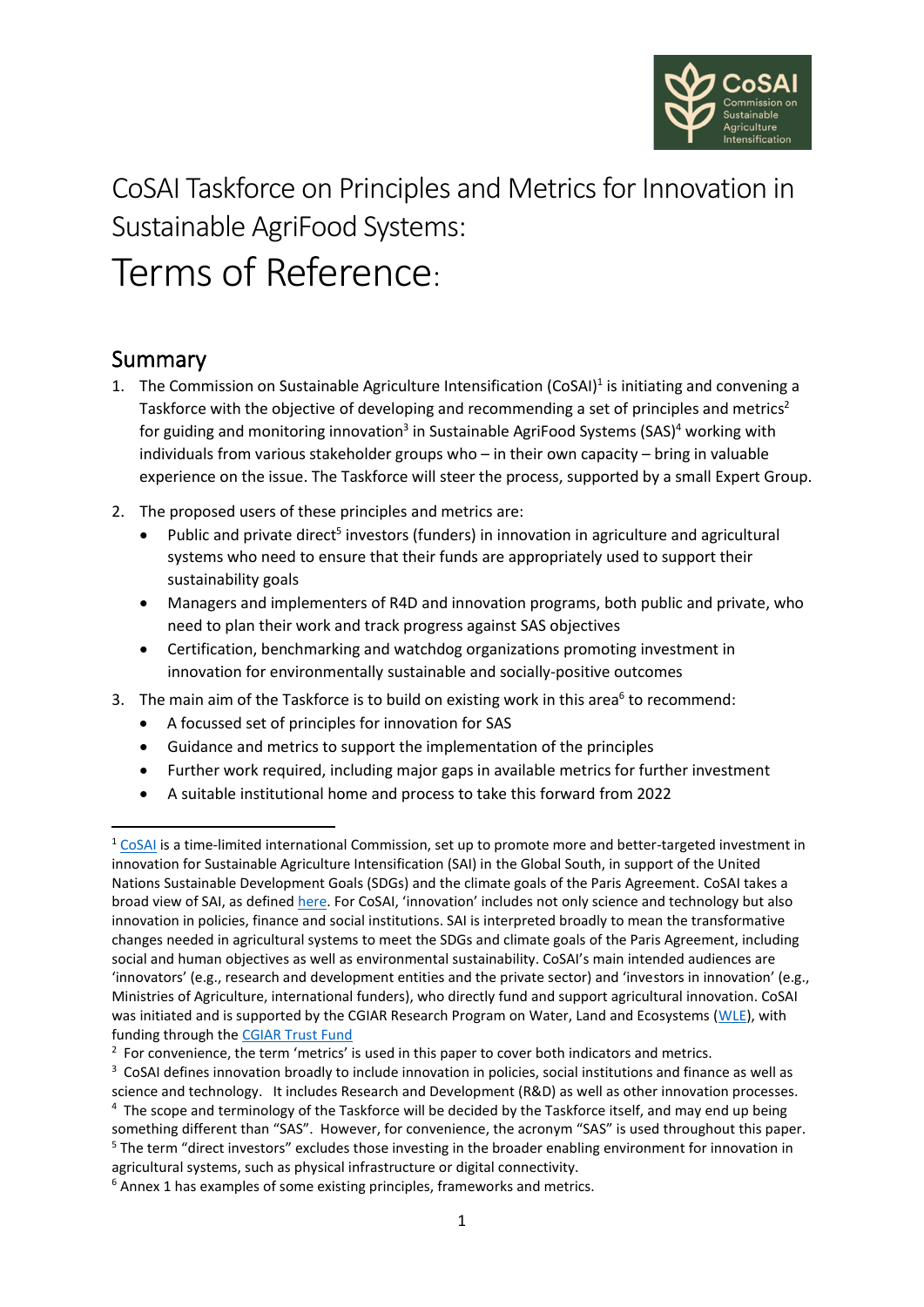

- 4. A further important aim is to promote, to the extent possible:
	- Agreement on the principles by key stakeholders
	- Agreement of a group of volunteer users to pilot, improve, and take forward the guidance and metrics (this piloting activity will continue beyond the end of the Taskforce)
- 5. The Taskforce will work from May November 2021. It will be composed of volunteers representing potential users of the principles and metrics as well as a few benchmarking and watchdog organizations. It will be supported by a small Expert Group that will develop proposals for the Taskforce to discuss and make recommendations.

### Background and rationale for Taskforce

- 1. It is widely agreed that **a huge boost for investment in innovation in agricultural systems will be a critical factor for meeting the Sustainable Development Goals and Paris Climate Agreement**. Innovations in policies, institutions, finance and technologies will be needed to meet the challenge of feeding an estimated 10 billion people with healthy, accessible, safe and nutritious food while protecting and regenerating the natural environment, meeting climate goals and sustaining equitable livelihoods.
- 2. According to a forthcoming study commissioned by CoSAI<sup>7</sup> (Dalberg Asia, 2021), over US\$ 40 billion is invested every year in innovation for agricultural systems in the Global South<sup>8</sup>. However, only a small fraction of this funding (<10%) is squarely aimed at promoting the environmental and social objectives of SAI<sup>9</sup>. This highlights a huge gap and opportunity to **improve current investments in innovation to reach SAS objectives**.
- 3. A major challenge for both implementers and investors in innovation is deciding whether an investment in innovation is on the right track to promote SAS<sup>10</sup>. Lack of clarity potentially leads to poor prioritization of investments in innovation, as well as opening the door to 'greenwashing<sup>'11</sup>. A way forward is to establish a clear set of principles for what innovations **and innovation processes 'count' as promoting SAS, together with guidance and metrics supporting those principles.** These can be used to plan, guide and monitor progress against SAS objectives.
- 4. **CoSAI has identified this area of work as critically important to improve future innovation in agricultural systems and would like to help to bring experts together on this issue,** examining what has been done already<sup>12</sup> and promoting agreement on different principles, frameworks, guidance and metrics supporting the principles **for key groups (researchers, practitioners e.g.**

<sup>7</sup> Dalberg Asia (2021) *Investment in innovation for agricultural systems in the Global South: how much promotes Sustainable Agriculture Intensification? (title tbc)*. Commission for Sustainable Agriculture Intensification (CoSAI)

<sup>8</sup> This figure covers investment by direct investors (see footnote [5\)](#page-0-0) such as governments, international funders and private sector, but excludes farmers' own investments, which are considerable.

<sup>&</sup>lt;sup>9</sup> Based on an analysis by Dalberg Asia of innovation project descriptions and other available information.

 $10$  This was among the early findings of the Dalberg Asia study.

<sup>&</sup>lt;sup>11</sup> i.e., making claims of sustainability that are not justified.

 $12$  CoSAI started by collecting together an initial database of metrics from the literature, and recently has started collecting principles and metrics used by a selection of companies and organizations involved in innovation in agriculture. CoSAI also hosted an expert meeting on metrics for innovation in sustainable agriculture in December 2020, attended by experts from FAO, academia, thinktanks, and private sector, to exchange information on existing metrics and consider some challenges and opportunities in this area.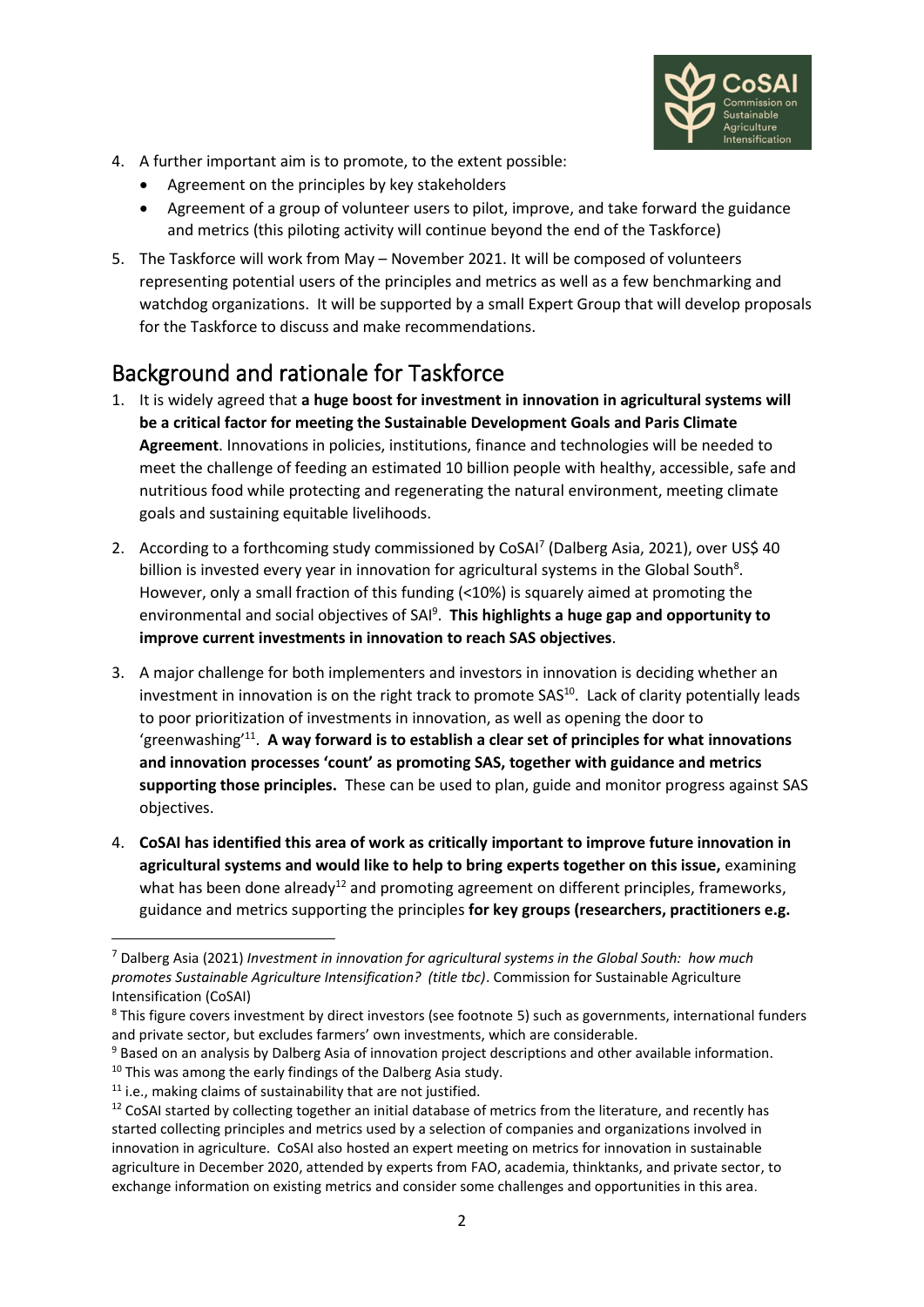

**farmers, private sector and investors/policy makers)**. CoSAI will aim to align this work with that of other stakeholders, in particular FAO, which has a global normative function in agriculture and leads on many internationally-used principles, indicators and metrics. In 2021 there is an extraordinary international focus on sustainable agriculture and food systems, for example in the UN Food Systems Summit (UNFSS) and COP26, and this potentially provides some potential opportunities for leveraging broader agreement on principles and metrics.

5. As listed in Annex 1, various sets of principles and metrics already exist for sustainable agriculture (in general), and others exist for innovation and innovation systems. However, **there is a gap in the intersecting area of Principles and Metrics for Innovation in SAS**, as explained in the table below. The Taskforce will build on and where possible reconcile existing principles and metrics, and avoid reinventing the wheel.

| <b>Existing principles and</b><br>metrics $^{13}$ for   | Usually focus on                                                                                                                                        | These are insufficient for Innovation in SAS<br>because                                                                                                                                                                                                                                                                                                                                                                                         |
|---------------------------------------------------------|---------------------------------------------------------------------------------------------------------------------------------------------------------|-------------------------------------------------------------------------------------------------------------------------------------------------------------------------------------------------------------------------------------------------------------------------------------------------------------------------------------------------------------------------------------------------------------------------------------------------|
| Sustainable agrifood<br>systems and related<br>concepts | Outcomes of<br>agrifood systems -<br>such as soil carbon,<br>biodiversity, gender<br>equality, labour<br>standards,<br>productivity, loss and<br>waste. | While outcomes are an important part of<br>the picture, they are not sufficient,<br>because innovation is usually a long<br>undertaking. For the first few years, it may<br>only be possible to track intentions,<br>theories of change and processes, and<br>checking to what degree these are being<br>monitored and changes made in response<br>to new information. This requires<br>additional proxy and/or process metrics <sup>14</sup> . |
| Innovation processes                                    | Processes such as<br>consultation of end<br>users, ethics                                                                                               | While principles and metrics for processes<br>are important, they do not address the<br>specific objectives to be achieved (i.e., SAS)                                                                                                                                                                                                                                                                                                          |
| Innovation systems                                      | Enabling<br>environment for<br>innovation, e.g.<br>education,<br>infrastructure,<br>connectivity,<br>information                                        | While an enabling environment for<br>innovation is very important, these metrics<br>do not address the specific needs of direct<br>investors in innovation who need to decide<br>whether their own process and product is<br>on the right track.                                                                                                                                                                                                |

#### Why aren't existing principles and metrics sufficient to use for innovation in SAS?

- 6. At least two groups have already proposed practical frameworks and metrics for classifying the sustainability of *innovations* in agriculture:
- a) USAID Feed the Future Sustainable Intensification Innovation Lab (Musumba et al., 2017). This framework defines 5 domains of sustainable intensification: productivity, economic, environmental, social (equity), and human (nutrition, capacity) and four spatial scales: field, farm, household-community and landscape. The framework provides a selection of indicators and metrics for each domain as well as a means to visualize trade-offs between objectives and domains (www.sitoolkit.com).

<sup>&</sup>lt;sup>13</sup> For principles, see list in Annex 1.

<sup>&</sup>lt;sup>14</sup> For one example, see (World Benchmarking Alliance (WBA), 2021) p. 27 draft scoring guidelines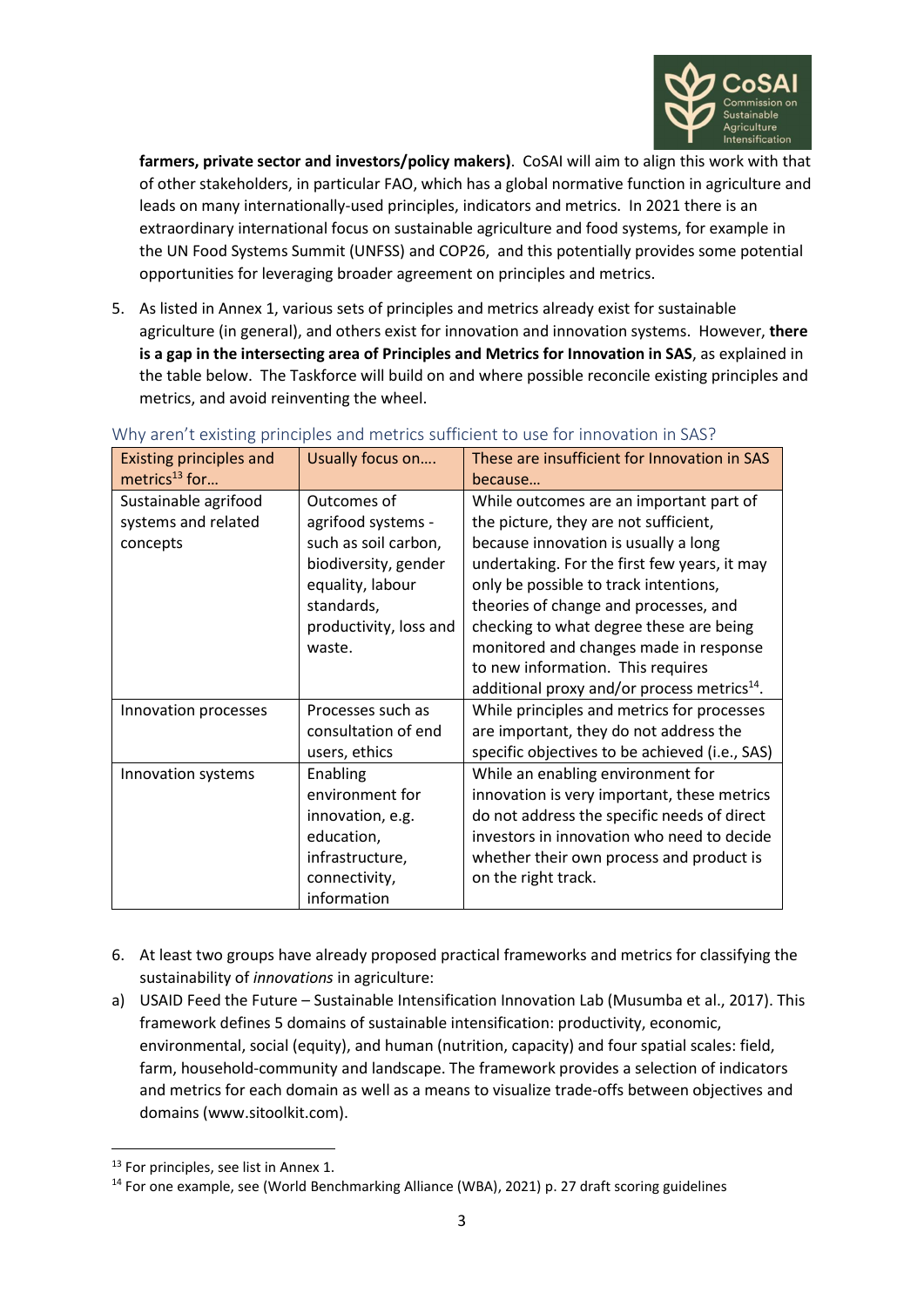

b) Biovision (Biovision and IPES-Food, 2019, 2020) based on the framework of (Gliessman, 2016). This distinguishes five levels of 'agroecological integration', moving from industrial agriculture (score 0) to incremental approaches (e.g. input efficiency and substitution) to transformational approaches.

While both frameworks have been tested, neither is yet widely accepted and both may need further development, for example to incorporate different types of innovation (such as financial) and outcomes (such as resilience). The Taskforce will consider and build on both these frameworks, as well as others identified.

#### Description, responsibilities and timeline of Taskforce

The Taskforce will be composed of around 20-25 volunteer individuals, representative of a range of potential users, monitoring organizations and others interested. It will work in close conjunction with a small Expert Group that will develop options and recommendations for the Taskforce's consideration. Annex 3 outlines the Terms of Reference for the Expert Group.

The Taskforce is expected to meet about five times between May and October 2021 to discuss and come to agreement on the following issues *(all dates approximate)*:

| May          | Introductions; agreement on the scope of the task, terms and definitions,<br>and workplan                                          |
|--------------|------------------------------------------------------------------------------------------------------------------------------------|
| June         | Consider a first draft set of principles and proposals                                                                             |
| July         | Agree on a set of principles for wide consultation                                                                                 |
| July-Aug     | Consultation                                                                                                                       |
| Sept         | Discuss results of consultation and agree on a set of principles to<br>recommend. Consider first draft set of guidance and metrics |
| Oct-Nov 2021 | Guidance and metrics recommended for wider consultation and piloting;<br>proposal for institutional home and next steps in 2022    |

Taskforce members will also read and make written comments on draft proposals.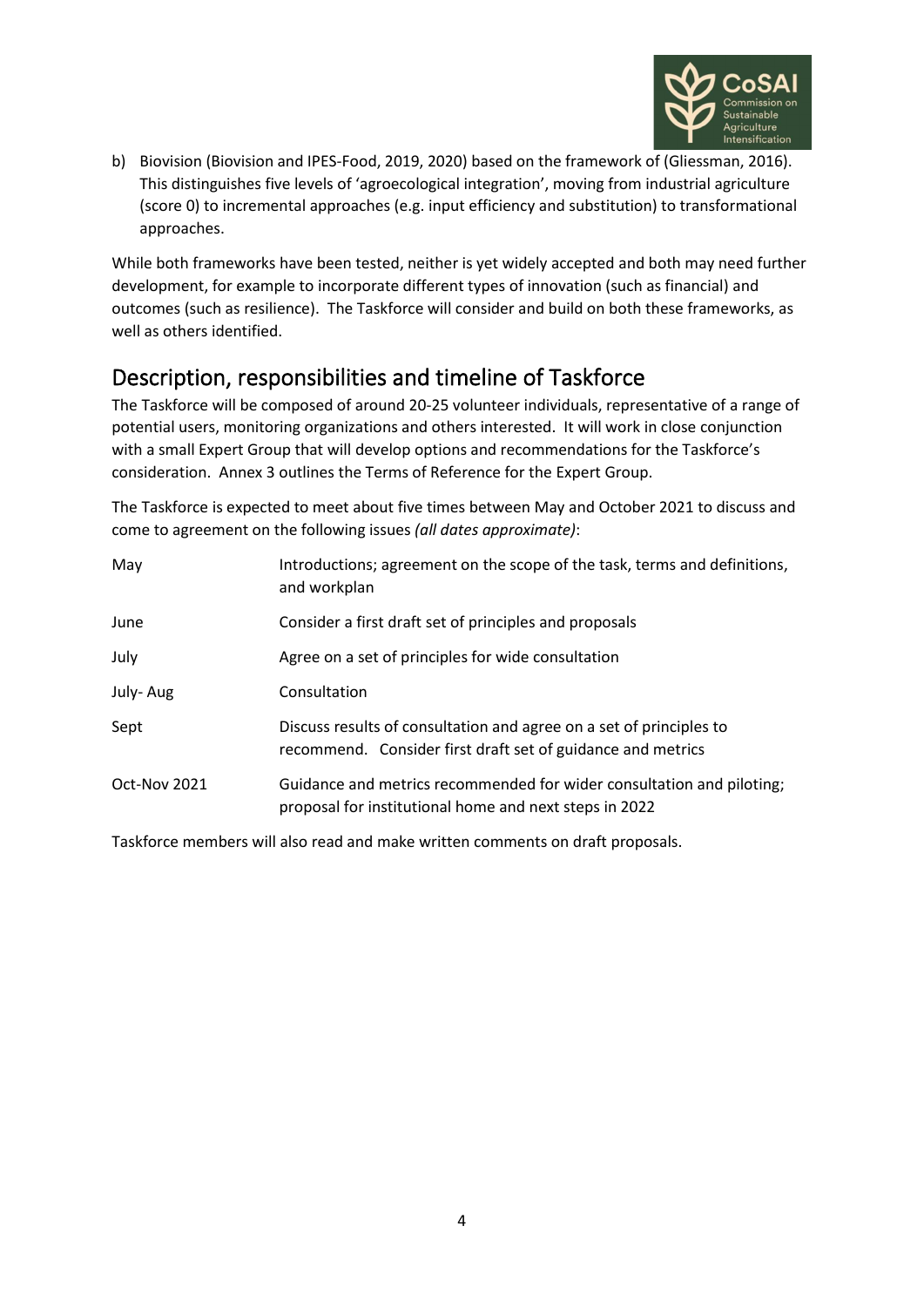

# Terms of Reference for Leader of Expert Group

#### Background and rationale

The [Commission on Sustainable Agriculture Intensification](https://wle.cgiar.org/cosai/) (CoSAI) is initiating and convening a Taskforce with the objective of developing and recommending a set of principles and metrics for guiding and monitoring innovation in Sustainable AgriFood Systems (SAS) working with individuals from various stakeholder groups who – in their own capacity – bring in valuable experience on the issue. For further details, see the ToR for the Taskforce. The Taskforce will be composed of around 20-25 volunteer individuals, representative of a range of potential users and benchmarking/monitoring organizations. The Taskforce will act as a steering group to agree the scope of the task, terms and definitions, and workplan; discuss and agree a set of principles; discuss initial proposals for guidance and metrics, and make recommendations on how to take these forward.

A small **Expert Group** of 2-5 people will support the Taskforce by developing proposals and presenting them for consideration by the Taskforce. It will also support the broader consultation process.

The Expert Group will be supported by a part-time (2 days/ week) Research Assistant provided by the Secretariat of CoSAI. The Secretariat will also provide administrative support for the organization of Taskforce meetings and for any broader consultation required, as well as liaison with UNFSS and other stakeholders as needed. The CoSAI Head of Secretariat will participate in the Taskforce and work with the Expert Group in the start-up phase.

## Objectives and technical requirements of consultancy

CoSAI is looking to recruit a specialist consultant to lead the Expert Group on Principles and Metrics for Innovation in [S](#page-0-1)AS<sup>3</sup>, develop ideas and proposals, debate and help reconcile differing views, and consolidate ideas into final versions of principles, guidance and metrics that command broad agreement.

The leader of the Expert Group will be a highly experienced researcher with excellent understanding of frameworks and metrics for sustainability in agriculture, of working with international, multicultural stakeholder groups to reconcile different views and reach agreement, as well as experience of managing short-term teams to deliver within time and budget.

#### Deliverables

The expected deliverables are outlined below. They may vary depending on decisions made at inception phase and during the course of the work.

1. 1-2 weeks after start of work: Brief inception report, outlining initial ideas for process and workplan, additional interviewees, additional people for Expert Group and Taskforce (if needed). Annexes should contain at least: key findings from interviews, list of interviewees, list of documents analysed. Discuss report with CoSAI and the Co-chairs of Taskforce and make any improvements required.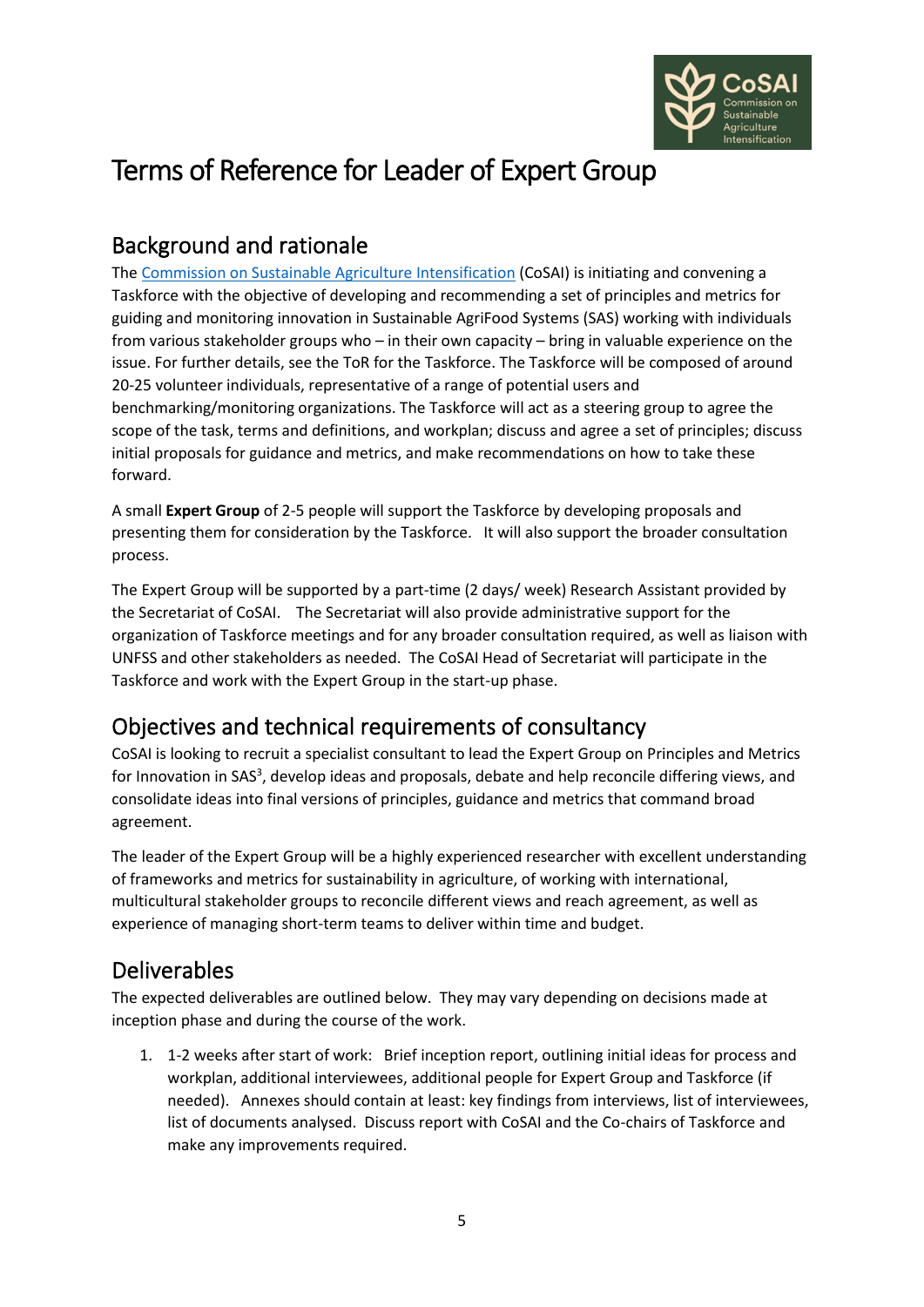

2. 1 week before the first meeting of the Taskforce: Start-up proposal for the Taskforce: scope of the task, terms and definitions, and workplan. Presentation and discussion with Taskforce.

This proposal should indicatively cover:

- Background for the work (why needed)
- Scope of the task, terms and definitions (for example, SAS or related concepts, agricultural system or food system etc)
- Workplan and timeline for Task Force, including proposal for wider consultation if required
- 3. 1 week before the first meeting of the Taskforce: A short paper on principles for innovation in SAS. Presentation of draft and discussion with Taskforce, revision and second presentation with revised principles recommended for external consultation.

This should cover:

- Recommendations (or options) for principles with brief justification for each, including options examined, reconciliation proposed where relevant.
- Annex(es) with supporting details and references.
- Principles should be built on existing principles as much as possible, in particular those that have already got broad international agreement
- 4. Draft guidance, framework(s), indicators and metrics<sup>15</sup> for key stakeholders (e.g. researchers, practitioners, private sector and policy makers) to support the principles, for testing and piloting. (September draft, Taskforce recommendations October). The final product and document to be delivered by November.

The exact design of these final deliverables will depend on how the earlier work evolves. The Expert Group will meet with the Head of CoSAI Secretariat and the Co-Chairs of the Taskforce at a mutually convenient time, probably late July, to agree on the final deliverables and workplan.

#### Timeline

The planned timeline of meetings for the full Taskforce, to which the Expert Group will report, is below. Exact dates are yet to be agreed, and the overall workplan and timeline will be discussed and confirmed in the first Taskforce meeting.

The Taskforce is expected to meet about five times between May and November 2021 to discuss and come to agreement on the following issues:

May **Introductions**; agreement on the scope of the task, terms and definitions, and workplan

<sup>&</sup>lt;sup>15</sup> The Expert Group is not expected to develop original metrics, but to collate and select appropriate metrics, and also to highlight any areas where there are critical gaps in metrics and further investment is needed.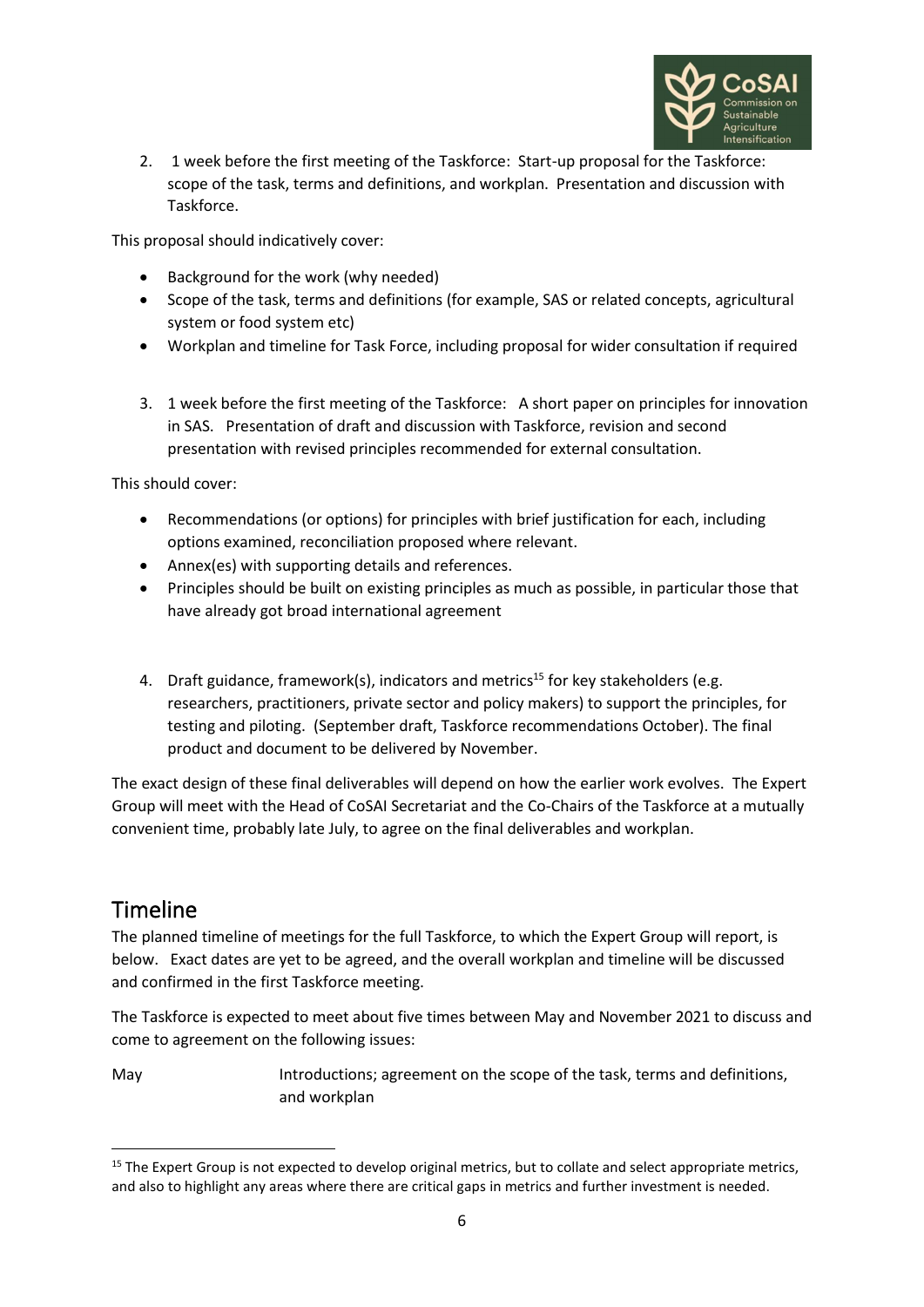

| June         | Consider a first draft set of principles and proposals                                                                             |
|--------------|------------------------------------------------------------------------------------------------------------------------------------|
| July         | Agree on a set of principles for wide consultation                                                                                 |
| July-Aug     | On-line consultation                                                                                                               |
| Sept         | Discuss results of consultation and agree on a set of principles to<br>recommend. Consider first draft set of guidance and metrics |
| Oct-Nov 2021 | Guidance and metrics recommended for wider consultation and piloting;<br>proposal for institutional home and next steps in 2022    |

Taskforce members will also read and make written comments on draft proposals.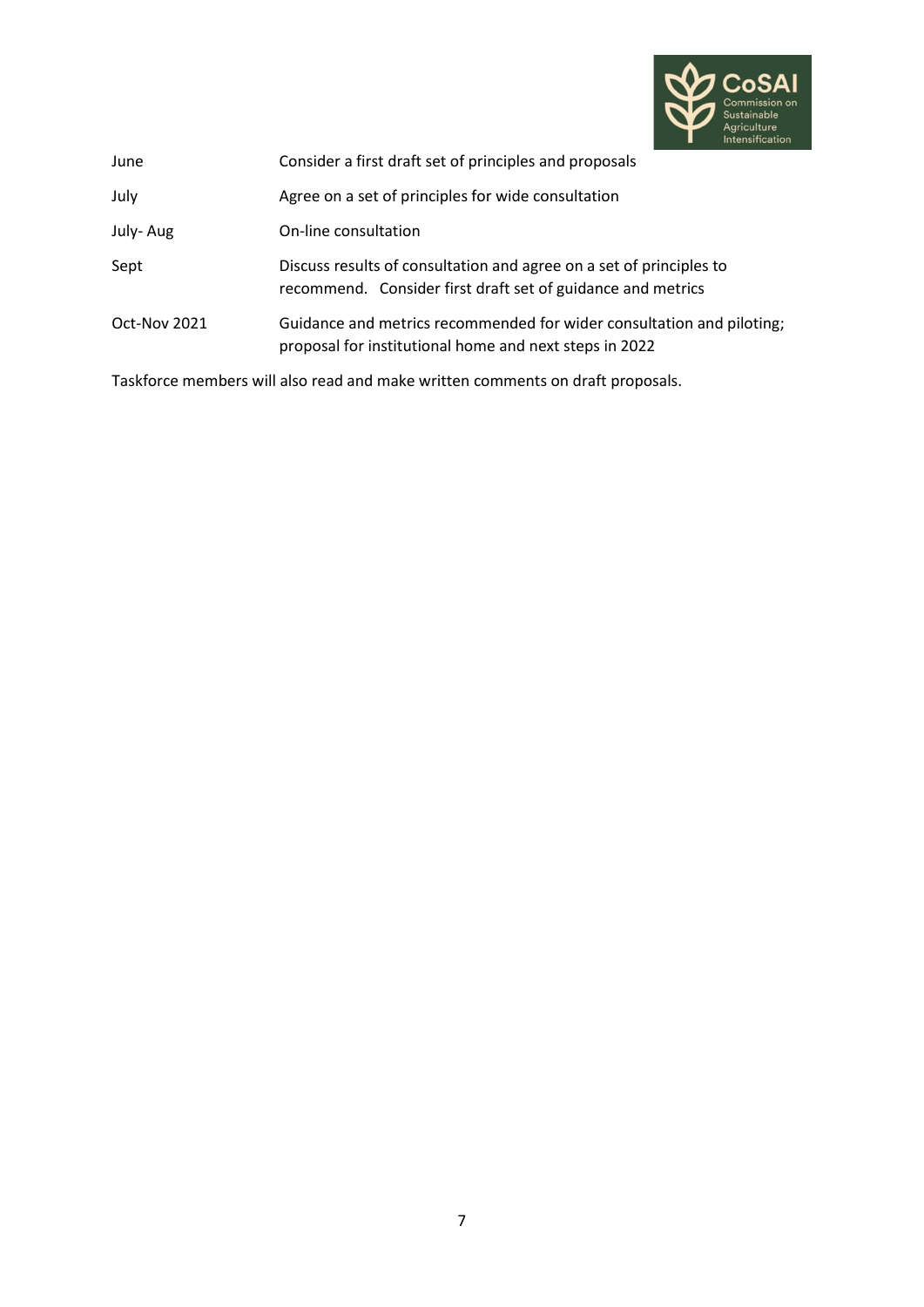

#### Annex 2 Some relevant principles, frameworks and metrics to build on Principles

ACFID (2017) Principles and Guidelines for Ethical Research and Evaluation in Development [https://rdinetwork.org.au/effective-ethical-research-evaluation/principles-guidelines-ethical](https://rdinetwork.org.au/effective-ethical-research-evaluation/principles-guidelines-ethical-research-evaluation/)[research-evaluation/](https://rdinetwork.org.au/effective-ethical-research-evaluation/principles-guidelines-ethical-research-evaluation/)

Barilla (2020) Fixing the business of food: how to align the agri-food sector with the SDGs [https://www.barillacfn.com/media/pdf/Executive\\_Summary\\_2020.pdf](https://www.barillacfn.com/media/pdf/Executive_Summary_2020.pdf) A four-pillar framework for the private sector (p6) Beneficial products; Sustainable Operations; Sustainable Supply Chains and Good Corporate Citizenship (including lobbying).

Committee for Food Security (2012) Principles for Responsible Investment in Agriculture and Food Systems (RAI)<http://www.fao.org/cfs/home/activities/rai/en/>

DFID (2019) DFID ethical guidance for research, evaluation and monitoring activities [https://www.gov.uk/government/publications/dfid-ethical-guidance-for-research-evaluation-and](https://www.gov.uk/government/publications/dfid-ethical-guidance-for-research-evaluation-and-monitoring-activities)[monitoring-activities](https://www.gov.uk/government/publications/dfid-ethical-guidance-for-research-evaluation-and-monitoring-activities)

Equator Principles [https://equator-principles.com/](about:blank) 

High Level Panel of Experts (2020) HLPE Principles for Agroecology <http://www.fao.org/3/ca5602en/ca5602en.pdf> Tables 2-3, pp 58-61 (also the earlier FAO 10 Elements [of Agroecology\)](http://www.fao.org/documents/card/en/c/I9037EN)

Mahon et al (2018) Towards a broad-based and holistic framework of Sustainable Intensification indicators. (UK) DOI: 10.1016/j.landusepol.2018.06.009

Principles for Digital Development Forum (2017) Principles for digital development <https://digitalprinciples.org/about/>

Sustainable Intensification Assessment Framework. [www.sitoolkit.com](http://www.sitoolkit.com/)

Sustainable Agriculture Network (SAN) (2021), Sustainable Agriculture Framework (SAF) 2021. [https://static1.squarespace.com/static/59d44f074c0dbfb29da45615/t/603534ac6ab0377cca7882a9](https://static1.squarespace.com/static/59d44f074c0dbfb29da45615/t/603534ac6ab0377cca7882a9/1614099638889/D-Sustainable+Agriculture+Framework+2021-Feb.pdf) [/1614099638889/D-Sustainable+Agriculture+Framework+2021-Feb.pdf](https://static1.squarespace.com/static/59d44f074c0dbfb29da45615/t/603534ac6ab0377cca7882a9/1614099638889/D-Sustainable+Agriculture+Framework+2021-Feb.pdf)

SocietyInside (no date) Principles for Responsible Innovation<sup>16</sup> [https://www.tigtech.org/insights/si](https://www.tigtech.org/insights/si-pri)[pri](https://www.tigtech.org/insights/si-pri)

UN Principles for responsible investment: Market Map<https://www.unpri.org/download?ac=5426>

UNICEF (no date) Principles for innovation and technology in development $17$ <https://unicefstories.wordpress.com/principles/>

WWF Sustainable Finance Report 2019

<sup>&</sup>lt;sup>16</sup> Developed with nanotechnology originally, then with World Economic Forum.

<sup>&</sup>lt;sup>17</sup> According to the website, "UNICEF innovation principles have been endorsed or adopted by the following partners: UNICEF, WHO, HRP, USAID, Gates Foundation, EOSG Global Pulse, WFP, OCHA, UNDP, SIDA, IKEA Foundation, UN Foundation, and UNHCR." But this webpage is archived, and more recent UNICEF pages do not refer to them, for example in the 2020 UNICEF Innovation Strategy.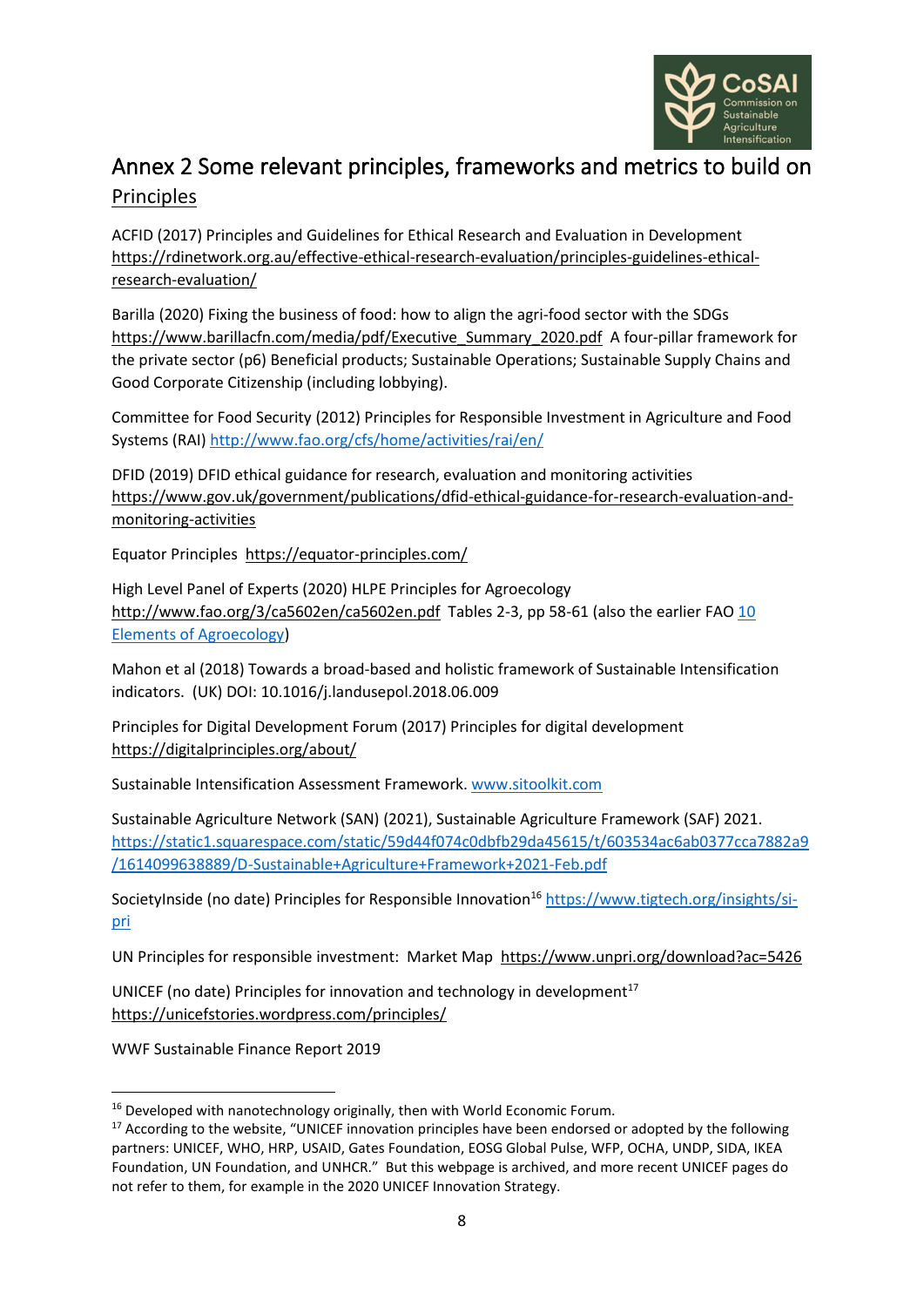

[https://wwfint.awsassets.panda.org/downloads/wwf\\_sustainable\\_finance\\_report\\_2019.pdf](https://wwfint.awsassets.panda.org/downloads/wwf_sustainable_finance_report_2019.pdf)

*Table on page 10 details 6 pillars and sub-indicators to assess whether an investor is focused on responsible/sustainable investments - Purpose, Policies, Processes, People, Products, and Portfolio*  The UN Food Summit also [plans to adopt principles](https://www.un.org/en/food-systems-summit/vision-principles) of sustainable food systems.

#### Frameworks and metrics<sup>18</sup>

- Allen T, Prosperi P, Cogill B, et al. (2019) A Delphi Approach to Develop Sustainable Food System Metrics. *Social Indicators Research* 141(3): 1307–1339. DOI: 10.1007/s11205-018-1865-8.
- B Impact Assessment (n.d.) B-Impact Assessment How does this relate to other impact measurement systems? Available at: [https://bimpactassessment.net/how-it](https://bimpactassessment.net/how-it-works/frequently-asked-questions/top-10?_ga=2.160428285.1174004503.1617546030-1822705564.1617546030#how-does-this-relate-to-other-impact-measurement-systems)[works/frequently-asked-questions/top-10?\\_ga=2.160428285.1174004503.1617546030-](https://bimpactassessment.net/how-it-works/frequently-asked-questions/top-10?_ga=2.160428285.1174004503.1617546030-1822705564.1617546030#how-does-this-relate-to-other-impact-measurement-systems) [1822705564.1617546030#how-does-this-relate-to-other-impact-measurement-systems](https://bimpactassessment.net/how-it-works/frequently-asked-questions/top-10?_ga=2.160428285.1174004503.1617546030-1822705564.1617546030#how-does-this-relate-to-other-impact-measurement-systems) (accessed 4 April 2021).
- Biovision and IPES-Food (2019) Agroecology Criteria Tool. Available at[: https://www.agroecology](https://www.agroecology-pool.org/methodology/)[pool.org/methodology/](https://www.agroecology-pool.org/methodology/) (accessed 3 February 2020).
- Biovision and IPES-Food (2020) *Money Flows: What is holding back investment in agroecological research for Africa?* Biovision Foundation for Ecological Development & International Panel of Experts on Sustainable Food Systems. Available at[: https://www.agroecology](https://www.agroecology-pool.org/moneyflowsreport/)[pool.org/moneyflowsreport/](https://www.agroecology-pool.org/moneyflowsreport/)
- Chaudhary A, Gustafson D and Mathys A (2018) Multi-indicator sustainability assessment of global food systems. *Nature Communications* 9(1). 1. Nature Publishing Group: 848. DOI: 10.1038/s41467-018-03308-7.
- Fanzo J, Haddad L, McLaren R, et al. (2020) The Food Systems Dashboard is a new tool to inform better food policy. *Nature Food* 1(5). 5. Nature Publishing Group: 243–246. DOI: 10.1038/s43016-020-0077-y.
- FAO (2019) *TAPE Tool for Agroecology Performance Evaluation 2019 – Process of development and guidelines for application. Test version.* Rome: FAO. Available at: [https://www.researchgate.net/publication/341940191\\_FAO's\\_Tool\\_for\\_Agroecology\\_Perfor](https://www.researchgate.net/publication/341940191_FAO) mance\_Evaluation\_TAPE\_Process\_of\_Development\_and\_Guidelines\_for\_Application\_Test [Version](https://www.researchgate.net/publication/341940191_FAO) (accessed 16 February 2021).
- GIIN (2020a) *The State of Impact Measurement and Management Practice, Second Edition*. Available at:

[https://www.researchgate.net/publication/341940191\\_FAO's\\_Tool\\_for\\_Agroecology\\_Perfor](https://www.researchgate.net/publication/341940191_FAO) mance Evaluation TAPE Process of Development and Guidelines for Application Test [Version](https://www.researchgate.net/publication/341940191_FAO) (accessed 11 February 2021).

GIIN (2020b) *Understanding Impact Performance: Agriculture Investments*. Global Impact Investing Network. Available at:

 $18$  This is a selection of documents from a wider collection in the CoSAI literature database